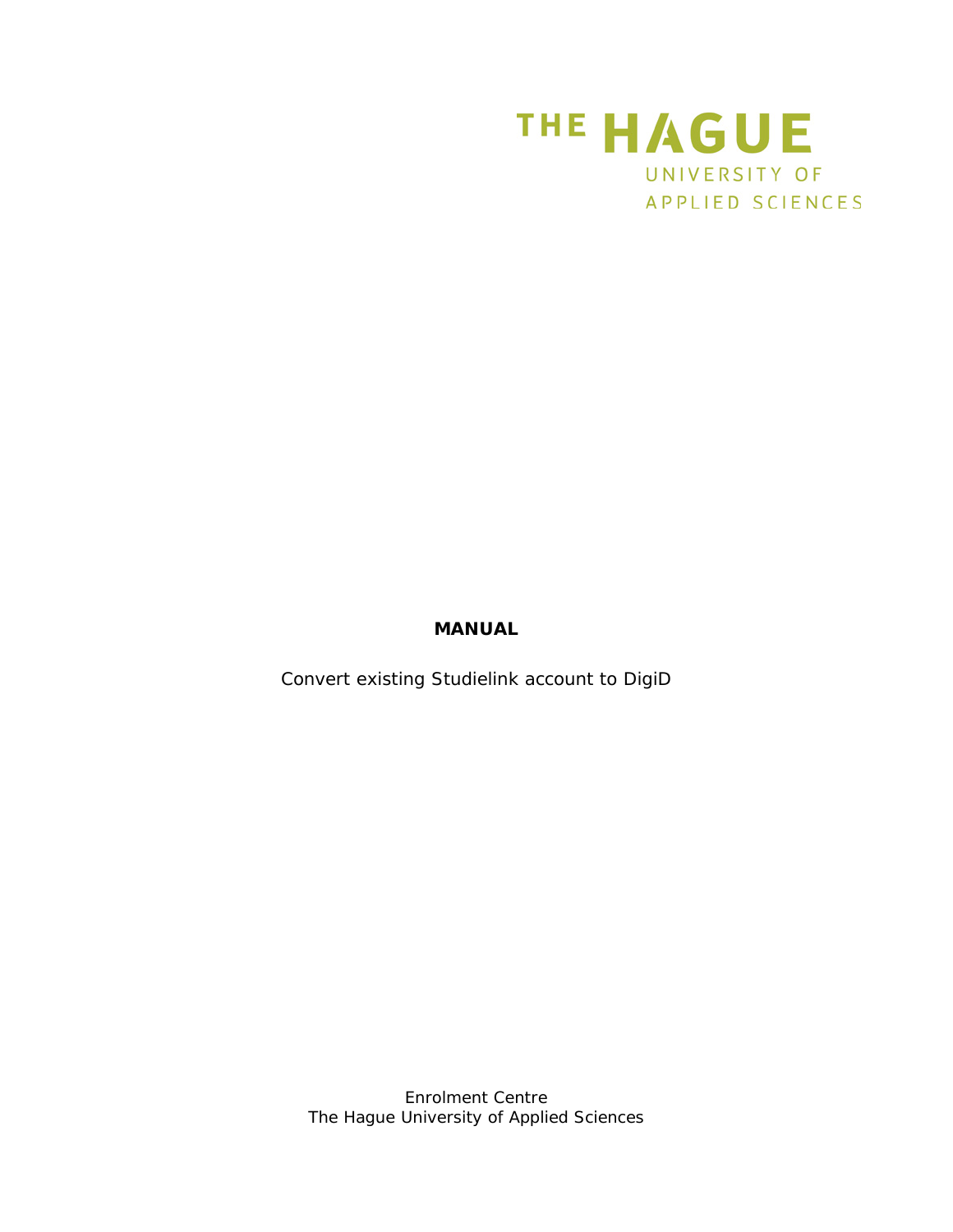## How to convert your existing Studielink account to DigiD

Each student that is enrolled in a Dutch municipality and has a Dutch Burger Service Nummer (BSN), has to log in at Studielink using DigiD. If you already have a Studielink account, you have to convert this once to DigiD. In this manual is shown how to do so. If you do not own DigiD, request it first and make sure your DigiD is activated before you follow the steps below. You can request a DigiD at www.digid.nl (where you'll also find more information about applying and activating your DigiD).

## **Note:** Always use your own DigiD!

Click <Log in with your DigiD>.

| <b>Welcome to Studielink</b><br>You can enrol in a study programme at an institution of higher education via Studielink. Additional admission<br>requirements may apply to a study programme. Read the relevant information on the edicational institution's website<br>before submitting an enrolment application via Studielink,<br>time, we recommend that you<br>plan.<br><b>Required fields</b><br>I Ive in the Netherlands<br>I do not live in the Netherlands<br>If you officially live in the Netherlands (you are<br>If you do not, or do not yet, live in the Netherlands, then<br>registered in a Dutch municipalty) you are<br>you cannot use DigiD and you are required to log in wth a<br>required to use DigiD to log in to Studielink.<br>Studielink username and password.<br>Log in via Studielink<br>Log in with DigiD<br>Request DigiD username<br>Apply for username and password<br>About this website<br>I have a question | ලා<br><b>STUDIELINK</b> | <b>Welcome to Studielink</b> | 三美一 | <b>E</b> Help                                                             |
|---------------------------------------------------------------------------------------------------------------------------------------------------------------------------------------------------------------------------------------------------------------------------------------------------------------------------------------------------------------------------------------------------------------------------------------------------------------------------------------------------------------------------------------------------------------------------------------------------------------------------------------------------------------------------------------------------------------------------------------------------------------------------------------------------------------------------------------------------------------------------------------------------------------------------------------------------|-------------------------|------------------------------|-----|---------------------------------------------------------------------------|
|                                                                                                                                                                                                                                                                                                                                                                                                                                                                                                                                                                                                                                                                                                                                                                                                                                                                                                                                                   |                         |                              |     | When using Studielink for the first<br>initially go over the step-by-step |
|                                                                                                                                                                                                                                                                                                                                                                                                                                                                                                                                                                                                                                                                                                                                                                                                                                                                                                                                                   |                         |                              |     | Required fields are marked with a *                                       |
|                                                                                                                                                                                                                                                                                                                                                                                                                                                                                                                                                                                                                                                                                                                                                                                                                                                                                                                                                   |                         |                              |     |                                                                           |
|                                                                                                                                                                                                                                                                                                                                                                                                                                                                                                                                                                                                                                                                                                                                                                                                                                                                                                                                                   |                         |                              |     |                                                                           |
|                                                                                                                                                                                                                                                                                                                                                                                                                                                                                                                                                                                                                                                                                                                                                                                                                                                                                                                                                   |                         |                              |     |                                                                           |
|                                                                                                                                                                                                                                                                                                                                                                                                                                                                                                                                                                                                                                                                                                                                                                                                                                                                                                                                                   |                         |                              |     |                                                                           |
|                                                                                                                                                                                                                                                                                                                                                                                                                                                                                                                                                                                                                                                                                                                                                                                                                                                                                                                                                   |                         |                              |     |                                                                           |
|                                                                                                                                                                                                                                                                                                                                                                                                                                                                                                                                                                                                                                                                                                                                                                                                                                                                                                                                                   |                         |                              |     |                                                                           |
|                                                                                                                                                                                                                                                                                                                                                                                                                                                                                                                                                                                                                                                                                                                                                                                                                                                                                                                                                   |                         |                              |     |                                                                           |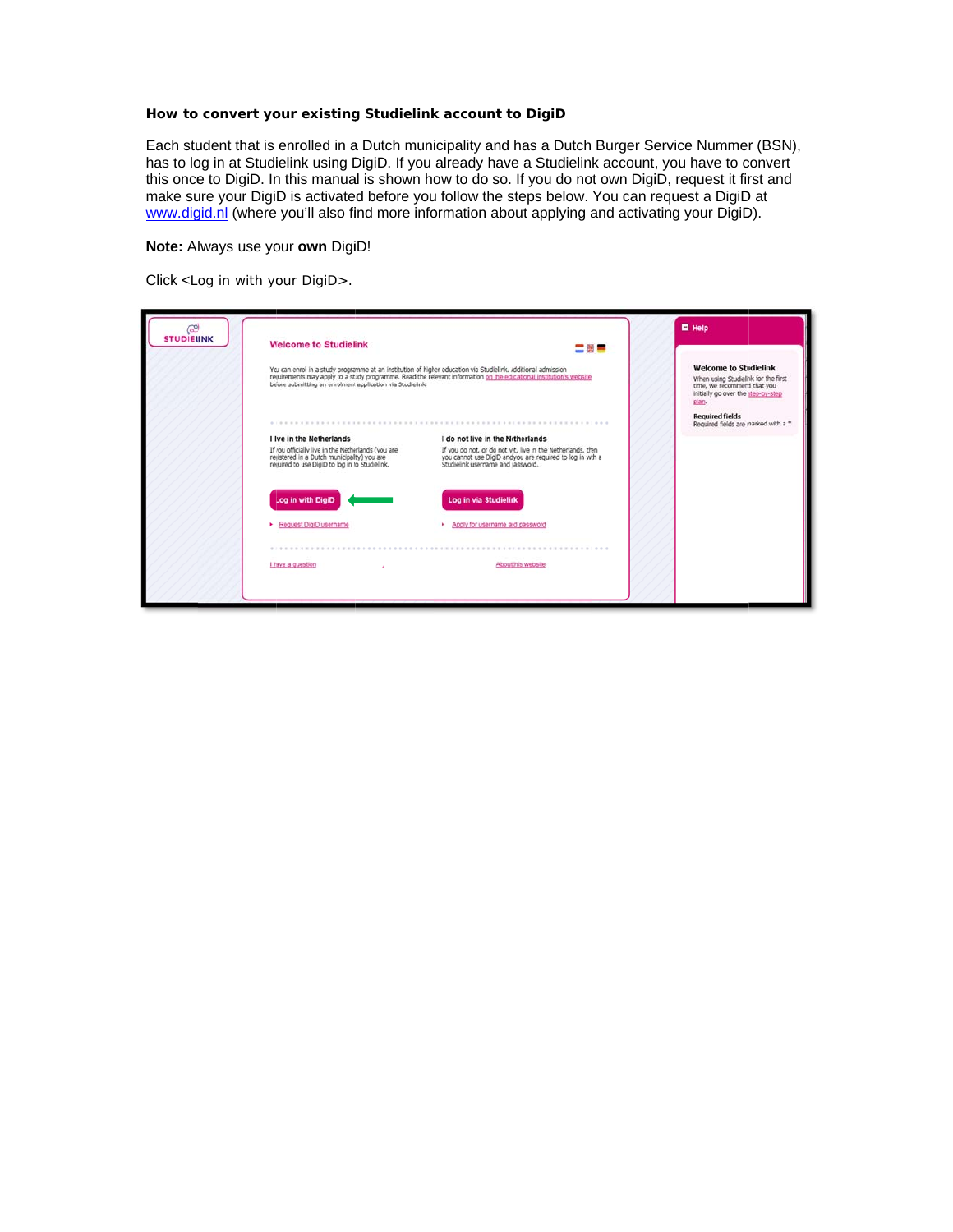|                                                |                         |                                                                                                                                                            |                                                    | $  x$ |
|------------------------------------------------|-------------------------|------------------------------------------------------------------------------------------------------------------------------------------------------------|----------------------------------------------------|-------|
| https://digid.nl/inloggen                      |                         | $\rho - \triangle c \times$<br>DigiD: Inloggen   DigiD - Inl X                                                                                             |                                                    | 合欢登   |
|                                                |                         |                                                                                                                                                            | Veelgestelde vragen www.digid.nl                   |       |
|                                                |                         |                                                                                                                                                            |                                                    |       |
| DigiD Je eigen inlogcode voor de hele overheid |                         |                                                                                                                                                            |                                                    |       |
|                                                |                         |                                                                                                                                                            |                                                    |       |
| <b>DigiD</b>                                   | Inloggen                | Heeft u vragen? Kijk bij veelgestelde vragen of neem contact op met de DigiD<br>helpdesk via info@digid.nl of via 0800 023 04 35 op werkdagen van 8.00 tot | <b>Handige links</b><br>> Aanvragen<br>> Activeren |       |
|                                                | 22.00 uur.              |                                                                                                                                                            | > Mijn DigiD                                       |       |
|                                                |                         | i U gaat inloggen bij Stichting Studielink                                                                                                                 | <b>Herstellen DigiD</b><br>> Wachtwoord vergeten?  |       |
|                                                |                         | Verplichte velden zijn gemarkeerd met een *                                                                                                                | > Mobiel kwijt?                                    |       |
|                                                | Type DigiD <sup>*</sup> | $\overline{?}$<br>◎ wachtwoord<br>C wachtwoord met sms-code                                                                                                |                                                    |       |
|                                                | Gebruikersnaam *        |                                                                                                                                                            |                                                    |       |
|                                                | Wachtwoord *            |                                                                                                                                                            |                                                    |       |
|                                                |                         | Door in te loggen accepteert u de<br>L' gebruiksvoorwaarden [opent in een nieuw venster]                                                                   |                                                    |       |
|                                                |                         | Inloggen<br>Annuleren                                                                                                                                      |                                                    |       |
|                                                |                         |                                                                                                                                                            |                                                    |       |
|                                                |                         |                                                                                                                                                            |                                                    |       |
|                                                |                         |                                                                                                                                                            |                                                    |       |
|                                                |                         |                                                                                                                                                            |                                                    |       |
|                                                |                         |                                                                                                                                                            |                                                    |       |
|                                                |                         |                                                                                                                                                            |                                                    |       |
|                                                |                         |                                                                                                                                                            |                                                    |       |

Log in using your DigiD username ("Gebruikersnaam") and password ("DigiD Wachtwoord")

Indicate that you wish to keep your enrolment history from your old Studielink account. The details from the old Studielink account will be linked to DigiD. In order to do this, please enable the option <1 want to keep my enrolment history>.

| ඐ<br><b>STUDIELINK</b>                                                                                                                           | <b>Create account</b>                                                                                                                                                                                                                                                                    | <b>E</b> Help                                                                      |
|--------------------------------------------------------------------------------------------------------------------------------------------------|------------------------------------------------------------------------------------------------------------------------------------------------------------------------------------------------------------------------------------------------------------------------------------------|------------------------------------------------------------------------------------|
| <b>Lhave a question</b><br>About this website<br>Apply for student grant<br>or loan from the Dienst<br><b>Ultvoering Onderwijs</b><br><b>OUO</b> | Please provide the personal details listed below. Enter these details as they appear in your passport or identity card.                                                                                                                                                                  | <b>EN Aanmaken</b><br>account via DigiD<br>EN Ultleg aanmaken account<br>via DigiD |
|                                                                                                                                                  | Link account<br>If you have used a Studielink usemame and password before, you can indicate below that you wish to keep your<br>enrolment history and link it to your DigiD. You will be required to enter your Studielink usemame and password.<br>□ I want to keep my enroment history |                                                                                    |
|                                                                                                                                                  | <b>Personal details</b><br>* Surname:<br>Surname prefixes:<br>* First names:                                                                                                                                                                                                             |                                                                                    |
|                                                                                                                                                  | Initials:<br>* Preferred name:<br>$\ddot{\phantom{0}}$<br>* Gender:<br>I only know a year of birth:<br>×                                                                                                                                                                                 |                                                                                    |
|                                                                                                                                                  | * Date of birth:<br>v.<br>$\checkmark$<br>* Place of birth:                                                                                                                                                                                                                              | ×                                                                                  |